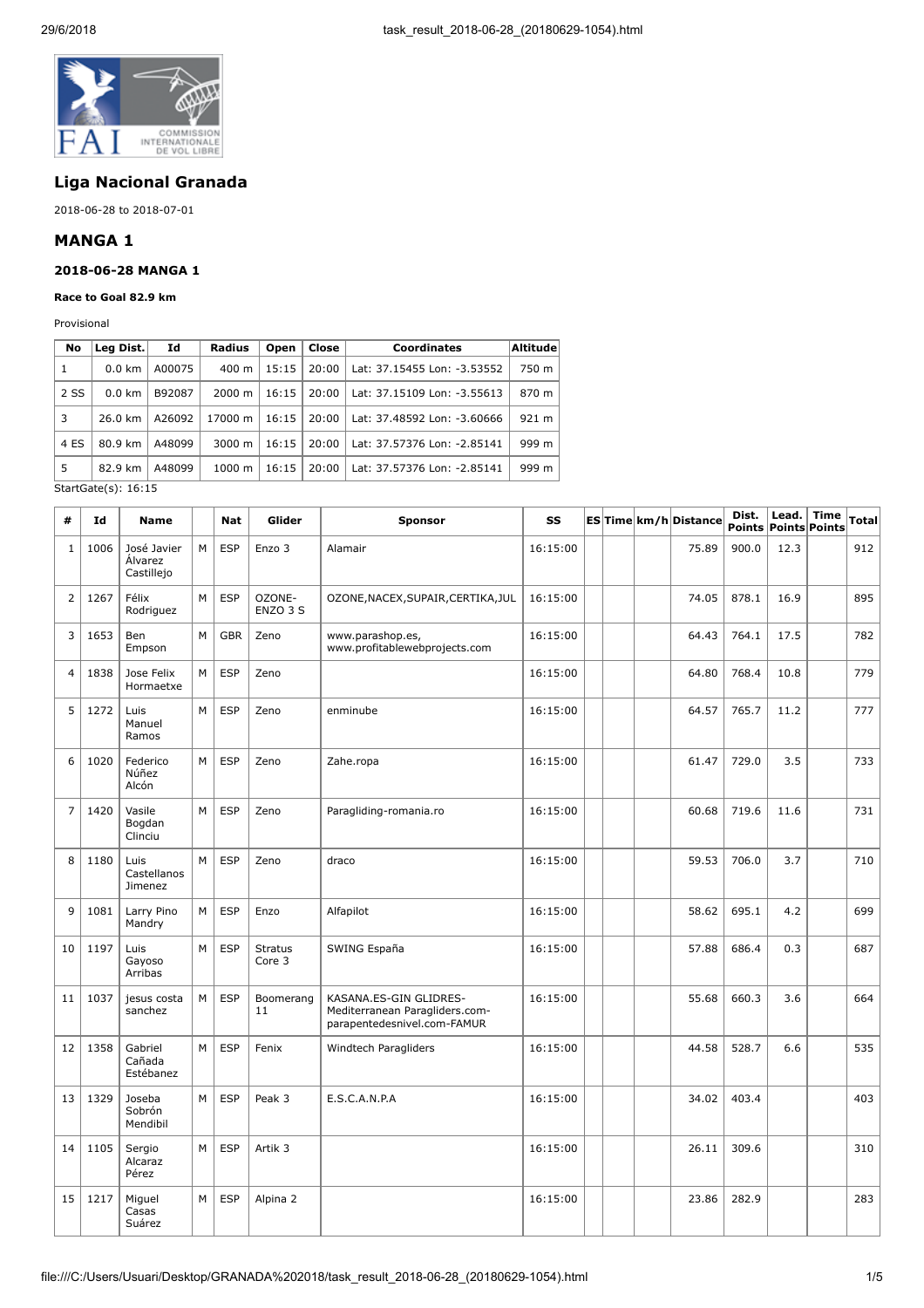| #  | Id        | Name                                           |   | Nat        | Glider          | <b>Sponsor</b>                                               | SS       |  | ES Time km/h Distance | Dist.<br>Points Points Points | Lead. Time | <b>Total</b> |
|----|-----------|------------------------------------------------|---|------------|-----------------|--------------------------------------------------------------|----------|--|-----------------------|-------------------------------|------------|--------------|
| 16 | 1255      | José<br>Manuel<br>Morales                      | М | <b>ESP</b> | Bali 2          | Windtech                                                     | 16:15:00 |  | 12.62                 | 149.6                         |            | 150          |
| 17 | 1134      | Javier<br>(Keniata)<br>Ruiz-Larrea<br>de Tuero | M | <b>ESP</b> | Mantra 6        | <b>ALAMAIR</b>                                               | 16:15:00 |  | 9.18                  | 108.9                         |            | 109          |
| 17 | 1669      | German<br>Cabrera                              | М | <b>ESP</b> | Cayenne 5       |                                                              | 16:15:00 |  | 9.20                  | 109.1                         |            | 109          |
| 19 | 1169      | Fernando<br>Sarralde<br>Vizuete                | М | <b>ESP</b> | Zeno            | ALMENDRAS SARRALDE                                           | 16:15:00 |  | 7.03                  | 83.4                          |            | 83           |
| 20 | 1043      | Luis Pol<br>Bernal                             | M | <b>ESP</b> | Artik 4         | Niviuk                                                       | 16:15:00 |  | 6.76                  | 80.2                          |            | 80           |
| 21 | 1165      | Pablo<br>Puertes<br>López                      | M | <b>ESP</b> | Sigma 9         |                                                              | 16:15:00 |  | 6.69                  | 79.3                          |            | 79           |
| 22 | 1093      | javier<br>gomez de<br>segura                   | М | <b>ESP</b> | Sigma 8         |                                                              | 16:15:00 |  | 5.53                  | 65.6                          |            | 66           |
| 23 | 1873      | Ángel<br>Castro<br>Marchal                     | M | <b>ESP</b> | Torck 2         |                                                              | 16:15:00 |  | 4.00                  | 47.4                          |            | 47           |
| 23 | 1866      | Andrés<br>Herrero<br>Martínez                  | М | <b>ESP</b> | Sigma 9         | kasana.es                                                    |          |  | 4.00                  | 47.4                          |            | 47           |
| 23 | 1850      | Cristóbal<br>García<br>Morales                 | М | <b>ESP</b> | Triton 2        |                                                              | 16:15:00 |  | 4.00                  | 47.4                          |            | 47           |
| 23 | 1875      | Robinson<br>Altieri<br>Sánchez                 | М | <b>ESP</b> | Zeno            |                                                              | 16:15:00 |  | 4.00                  | 47.4                          |            | 47           |
| 23 | 1025      | Manuel<br>Nieto<br>Maestre                     | M | <b>ESP</b> | Zeno            |                                                              | 16:15:00 |  | 4.00                  | 47.4                          |            | 47           |
| 23 | 1009      | Andres<br>francisco<br>SANCHEZ<br>MARTINEZ     | M | <b>ESP</b> | Zeno            | aerofly.es                                                   | 16:15:00 |  | 4.00                  | 47.4                          |            | 47           |
|    | 23   1017 | Xavier<br>Berneda                              | M |            | $ESP$ $Enc 3$   | MunichSports.com - Parashop.es -<br>FlyFox - DuuoShoes.com - | 16:15:00 |  | 4.00                  | 47.4                          |            | 47           |
| 23 | 1817      | <b>RAMON</b><br><b>JOSE</b><br>LOPEZ<br>SOTO   | M | ESP        | Carrera<br>Plus |                                                              | 16:15:00 |  | 4.00                  | 47.4                          |            | 47           |
| 23 | 1076      | Paco<br>Navarro<br>González                    | M | <b>ESP</b> | Zeno            |                                                              | 16:15:00 |  | 4.00                  | 47.4                          |            | 47           |
| 23 | 1041      | Maite<br>Moreno<br>Benito                      | F | <b>ESP</b> | Zeno            |                                                              | 16:15:00 |  | 4.00                  | 47.4                          |            | 47           |
| 23 | 1309      | Roman<br>Olyukhnych                            | М | <b>UKR</b> | Zeno            | <b>APCO</b>                                                  | 16:15:00 |  | 4.00                  | 47.4                          |            | 47           |
| 23 | 1047      | Roger<br>Pifarré<br>Abad                       | М | <b>ESP</b> | Zeno            | Àger Aventura't                                              | 16:15:00 |  | 4.00                  | 47.4                          |            | 47           |
| 23 | 1168      | Juan Carlos<br>Martínez<br>Melón               | M | <b>ESP</b> | Boomerang<br>11 | kasana.es                                                    | 16:15:00 |  | 4.00                  | 47.4                          |            | 47           |
| 23 | 1800      | Dani<br>Martínez<br>Alarcón                    | М | <b>ESP</b> | Chili 3         | Skywalk España - Castillo de Segura                          | 16:15:00 |  | 4.00                  | 47.4                          |            | 47           |
| 23 | 1621      | SALVADOR<br><b>RIPOLL</b><br>DÍAZ              | М | <b>ESP</b> | Zeno            | <b>VLA</b>                                                   | 16:15:00 |  | 4.00                  | 47.4                          |            | 47           |
| 23 | 1109      | Vicente<br>Gallart<br>Feria                    | М | <b>ESP</b> | Enzo 2          |                                                              | 16:15:00 |  | 4.00                  | 47.4                          |            | 47           |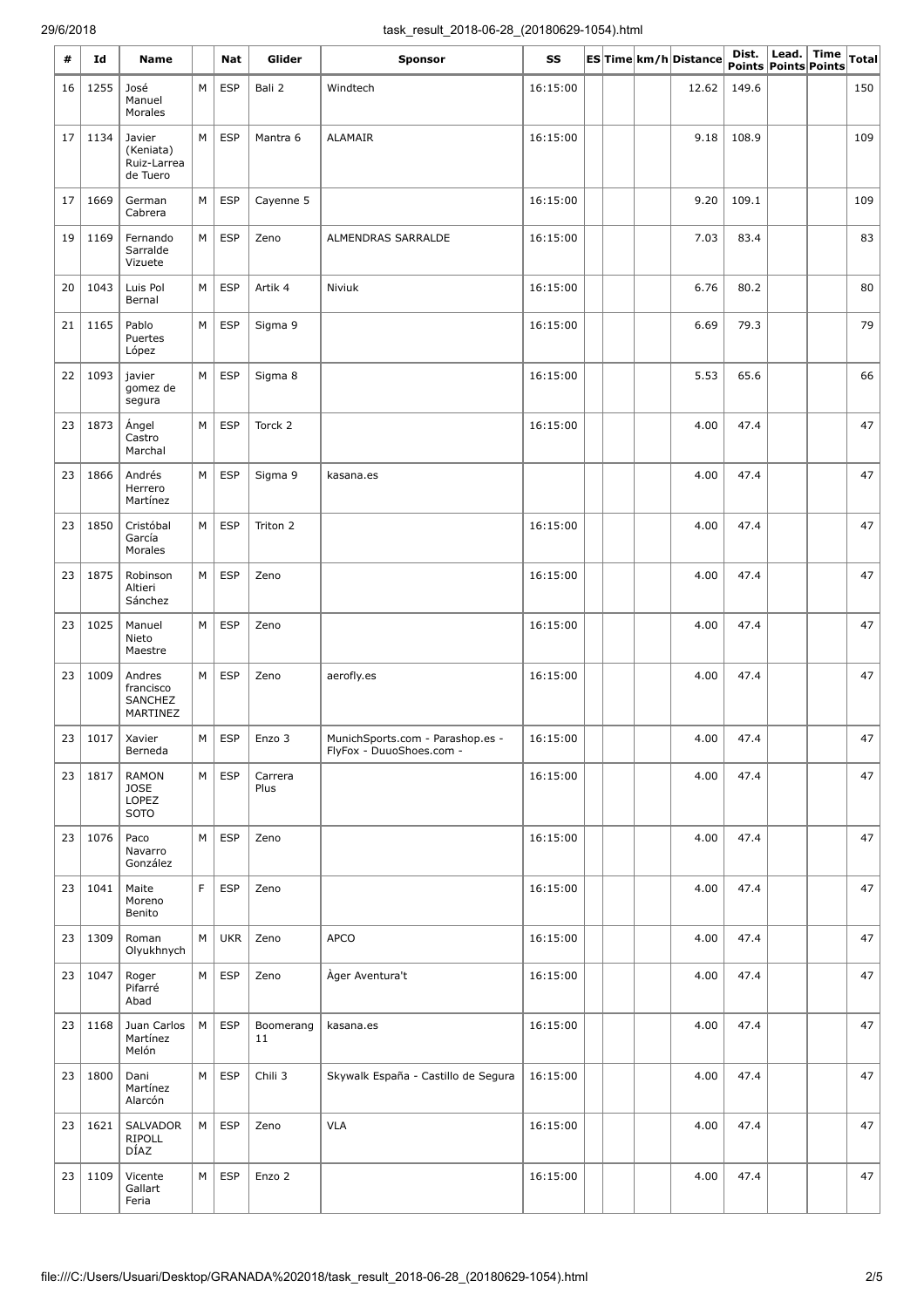### **Pilots absent from task (ABS)**

# **Id Name**

## **Pilots not yet processed (NYP)**

| Ιd   | Name                       |  |  |  |  |  |  |
|------|----------------------------|--|--|--|--|--|--|
| 1252 | Miguel Angel Ruiz Morenate |  |  |  |  |  |  |
| 1867 | Rodrigo pleguezuelos gomez |  |  |  |  |  |  |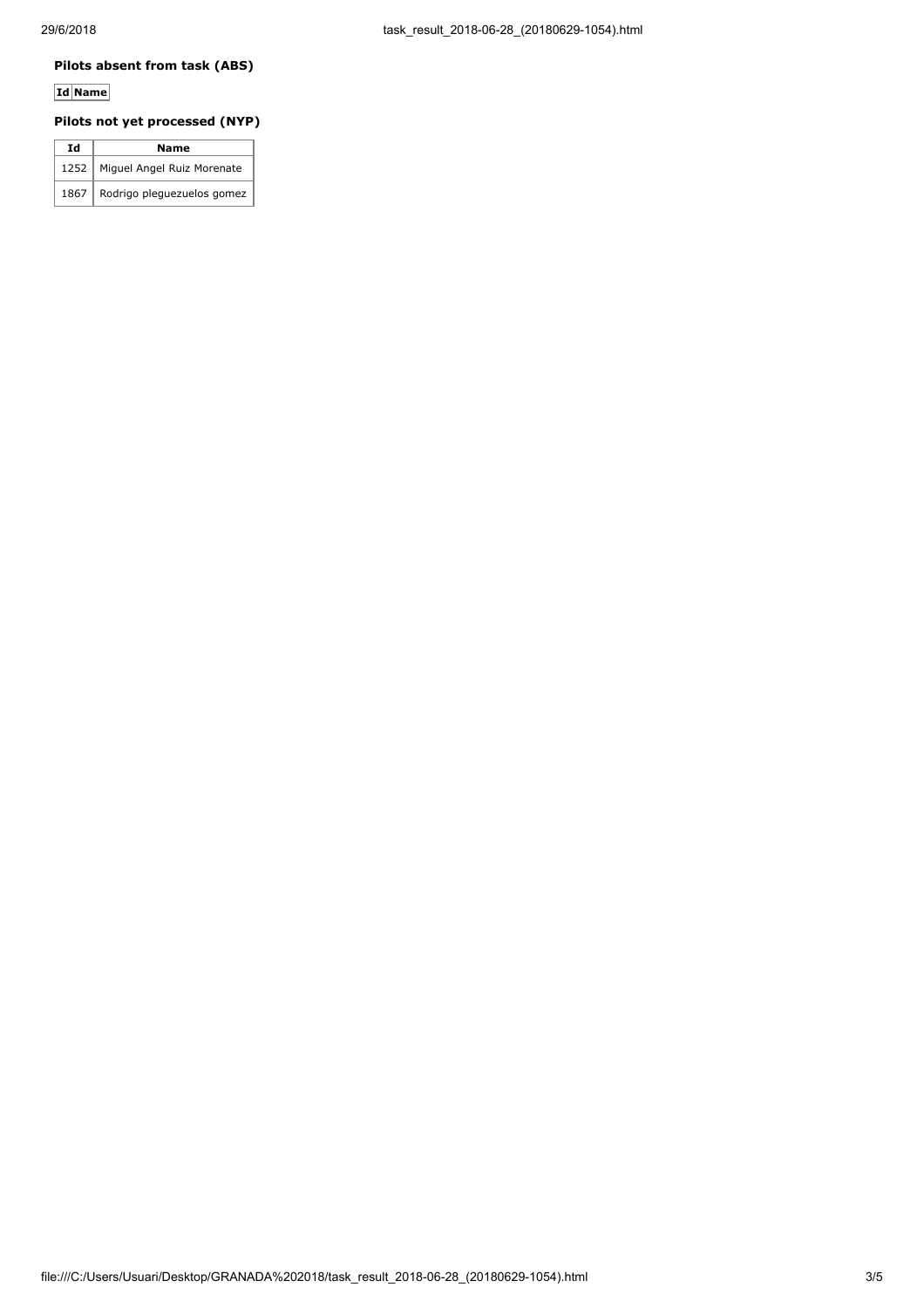#### **Task statistics**

| param                           | value                     |
|---------------------------------|---------------------------|
| ss_distance                     | 80.877                    |
| task_distance                   | 82.875                    |
| launch_to_ess_distance          | 80.877                    |
| no_of_pilots_present            | 38                        |
| no_of_pilots_flying             | 38                        |
| no_of_pilots_lo                 | 38                        |
| no_of_pilots_reaching_nom_dist  | 14                        |
| no_of_pilots_reaching_es        | 0                         |
| no_of_pilots_reaching_goal      | 0                         |
| sum_flown_distance              | 889.505                   |
| best_dist                       | 75.891                    |
| best_time                       | 0                         |
| worst time                      | 0                         |
| no_of_pilots_in_competition     | 40                        |
| no of pilots landed before stop | 0                         |
| sum_dist_over_min               | 795.16                    |
| sum_real_dist_over_min          | 795.16                    |
| sum_flown_distances             | 889.505                   |
| best_real_dist                  | 75.891                    |
| last_start_time                 | 2018-06-28T16:15:00+02:00 |
| max_time_to_get_time_points     | 0                         |
| no_of_pilots_with_time_points   | 0                         |
| goalratio                       | 0                         |
| arrival_weight                  | 0                         |
| departure_weight                | 0                         |
| leading_weight                  | 0.0175                    |
| time_weight                     | 0                         |
| distance_weight                 | 0.9                       |
| smallest_leading_coefficient    | 2.98410209792494          |
| available_points_distance       | 900                       |
| available_points_time           | 0                         |
| available_points_departure      | 0                         |
| available_points_leading        | 17.5                      |
| available_points_arrival        | 0                         |
| time_validity                   | 1                         |
| launch_validity                 | 1                         |
| distance_validity               | 1                         |
| stop_validity                   | 1                         |
| day_quality                     | 1                         |
| ftv_day_validity                | 0.9175                    |
| time_points_stop_correction     | 0                         |

## **Scoring formula settings**

| param    | value          |
|----------|----------------|
| id       | <b>PWC2016</b> |
| min_dist |                |
| nom_dist | 25             |